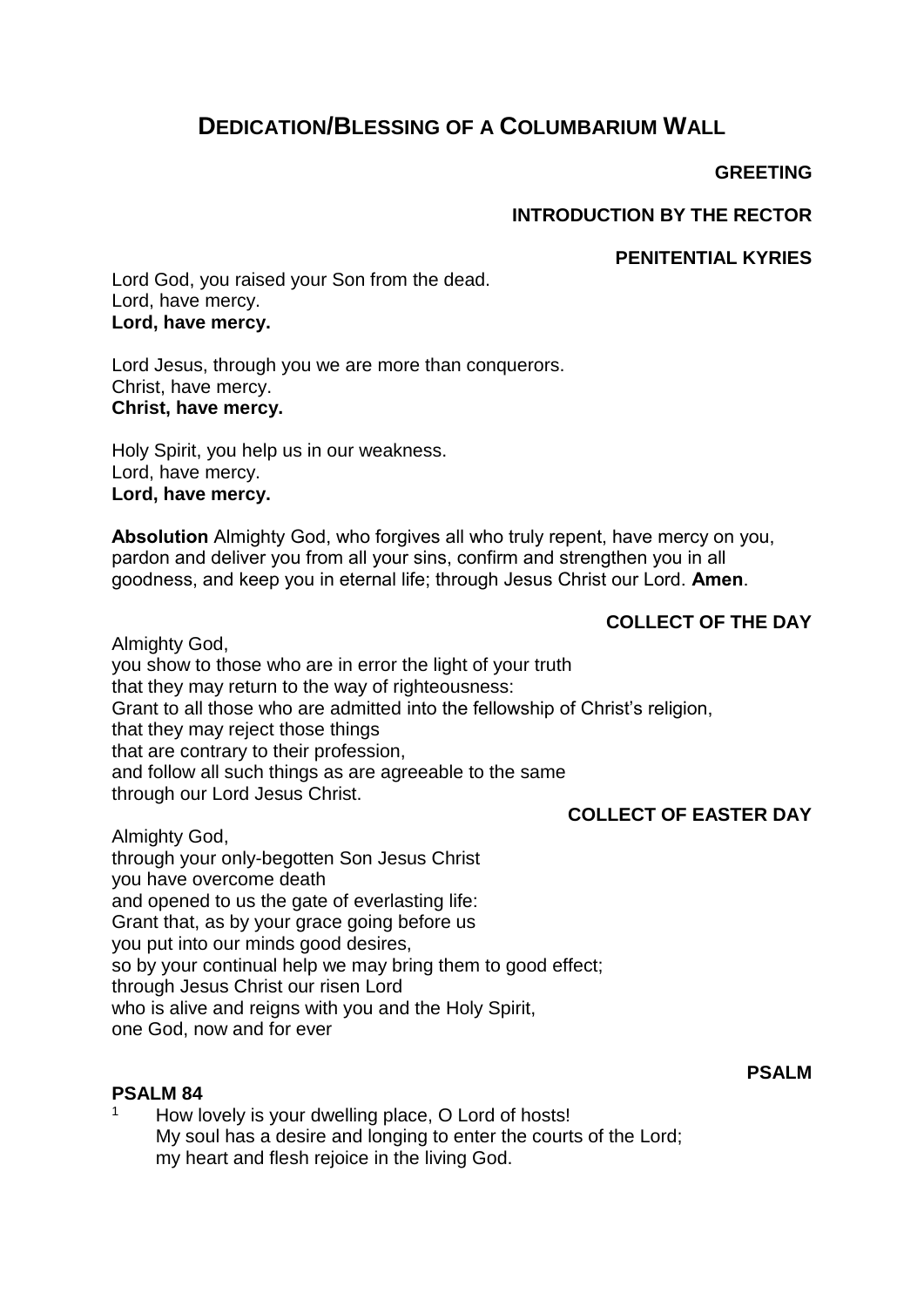- <sup>2</sup> The Sparrow has found her a house and the swallow a next where she may lay her young. at your alters, O Lord of hosts, my King and my God.
- <sup>3</sup> Blessed are they who dwell in your house: they will always be praising you.
- <sup>4</sup> Blessed are those whose strength is in you, in whose heart are the highways to Zion,
- <sup>5</sup> Who going through the barren valley find there a spring, and the early rains will clothe it with blessing.
- $6.$  they will go from strength to strength and appear before God in Zion.
- <sup>7</sup> O Lord God of hosts, hear my prayer; listen O God of Jacob.
- 8 Behold our defender, O God. and look upon the face of your anointed.
- <sup>9</sup> For one day in your courts is better than a thousand.
- $10$  I would rather be a doorkeeper in the house of my God than dwell in the tents of ungodliness.
- $11$  for the Lord god is both sun and shield: he will give grace and glory; no good thing shall the Lord withhold from those who walk with integrity.
- <sup>12</sup> O Lord god of hosts, blessed are those who put their trust in you.

# **READING**

# **JOHN 20: 11-18**

 $11$  But Mary stood weeping outside the tomb. As she wept, she bent over to look into the tomb;  $12$  and she saw two angels in white, sitting where the body of Jesus had been lying, one at the head and the other at the feet. <sup>13</sup>They said to her, 'Woman, why are you weeping?' She said to them, 'They have taken away my Lord, and I do not know where they have laid him.' <sup>14</sup>When she had said this, she turned round and saw Jesus standing there, but she did not know that it was Jesus. <sup>15</sup>Jesus said to her, 'Woman, why are you weeping? For whom are you looking?' Supposing him to be the gardener, she said to him, 'Sir, if you have carried him away, tell me where you have laid him, and I will take him away.' <sup>16</sup>Jesus said to her, 'Mary!' She turned and said to him in Hebrew, 'Rabbouni!' (which means Teacher). <sup>17</sup>Jesus said to her, 'Do not hold on to me, because I have not yet ascended to the Father. But go to my brothers and say to them, "I am ascending to my Father and your Father, to my God and your God." ' <sup>18</sup>Mary Magdalene went and announced to the disciples, 'I have seen the Lord'; and she told them that he had said these things to her.

# **REFLECTION BY THE ARCHBISHOP**

# **APOSTLES' CREED**

**I believe in God, the Father almighty, creator of heaven and earth. I believe in Jesus Christ, God's only Son, our Lord. who was conceived by the Holy Spirit,**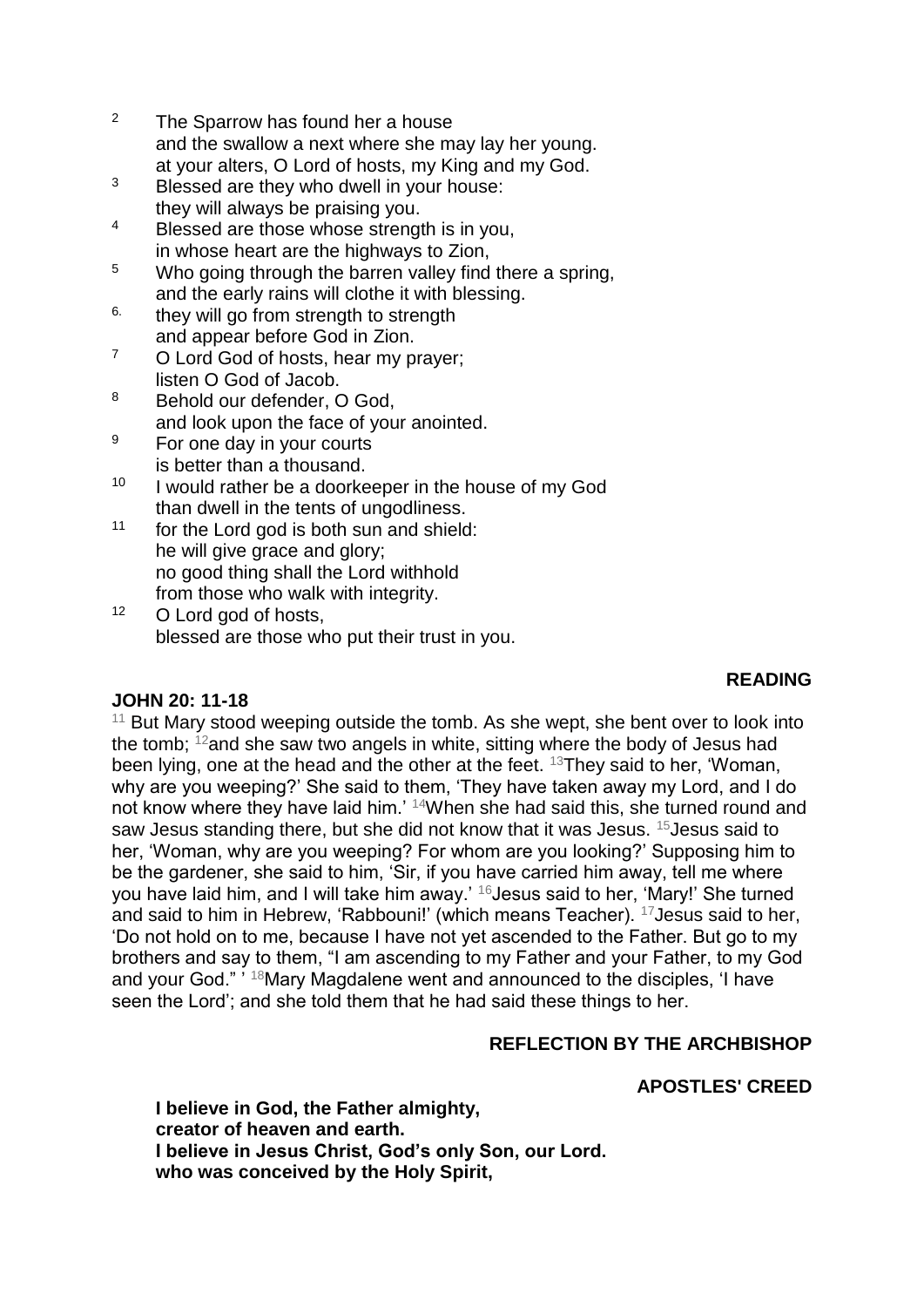**born of the Virgin Mary, suffered under Pontius Pilate, was crucified, died and was buried; he descended to the dead. On the third day he rose again; he ascended into heaven, he is seated at the right hand of the Father, and he will come again to judge the living and the dead. I believe in the Holy Spirit, the holy catholic Church, the communion of saints, the forgiveness of sins, the resurrection of the body, and the life everlasting. Amen.**

### **REQUEST BY RECTOR TO THE ARCHBISHOP TO DEDICATE THE COLUMBARIUM WALL**

#### **PRAYERS OF DEDICATION**

Dear brothers and sisters, now that the work of preparing this columbarium wall has been completed, let us dedicate it and rejoice in its holy use.

To the glory of God, who has called us by grace; to the honour of Jesus Christ, who loved us and gave himself for us; to the praise of the Holy Spirit, who illumines and sanctifies us; **we dedicate this wall.**

In loving remembrance of those who have finished their course; in the hope of eternal life through Jesus Christ our Lord; **we dedicate this wall.**

For the comfort of all who mourn; **we dedicate this wall.**

Almighty Father, our Lord Jesus Christ sanctified the grave by his burial in a new tomb. Bless and hallow this columbarium wall that all who rest here may be left in your gracious keeping looking for the coming of our Lord Jesus Christ, who is alive and reigns in glory, with you and the Holy Spirit, one God, now and for ever. **Amen.**

#### **COLLECT OF ALL SAINTS' DAY**

Almighty God, you have knit together your elect in one communion and fellowship in the mystical body of your Son Christ our Lord: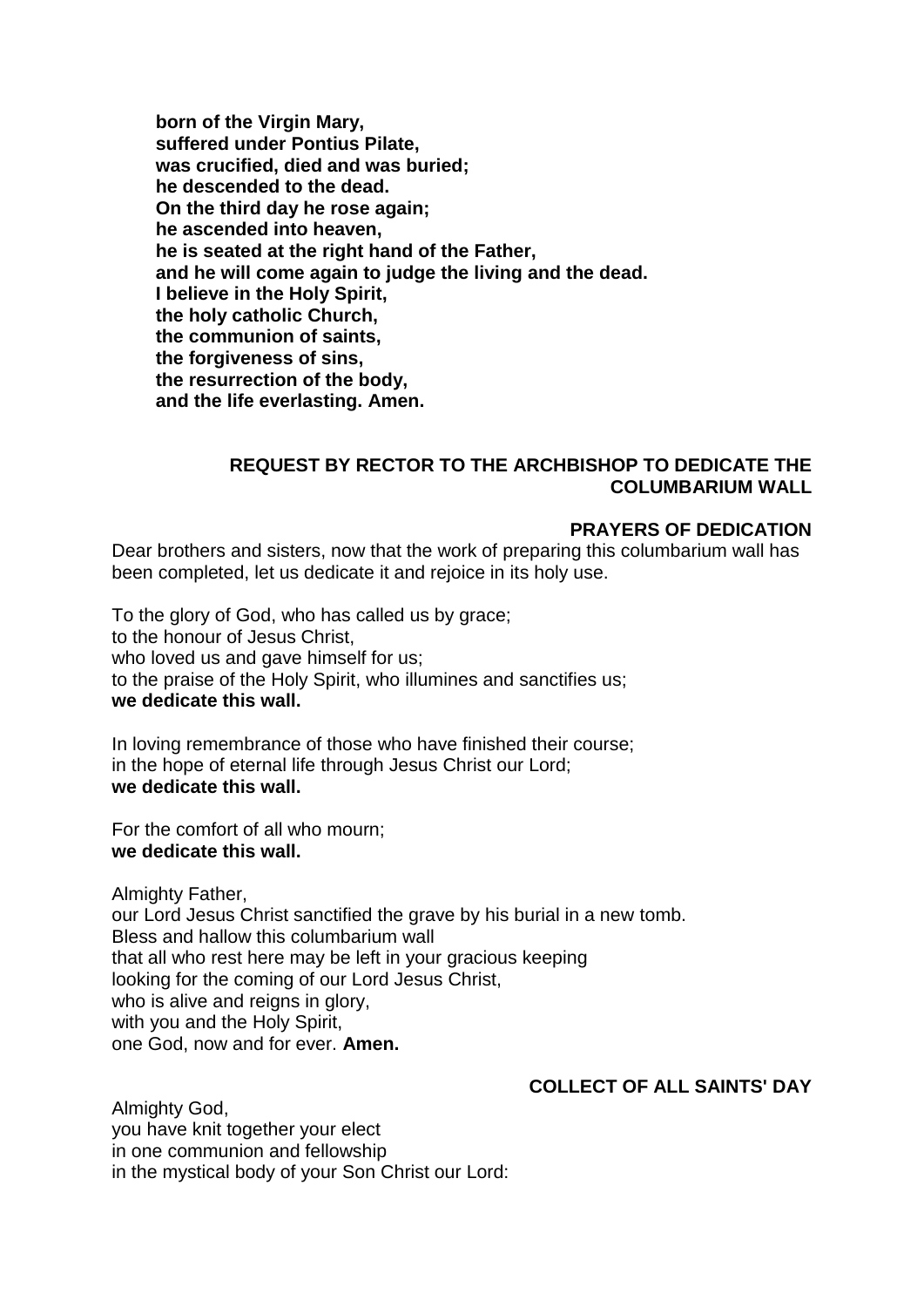Grant us grace so to follow your blessed saints in all virtuous and godly living that we may come to those inexpressible joys that you have prepared for those who truly love you; through Jesus Christ our Lord.

### **AT THE PREPARATION OF THE TABLE**

#### **THE TAKING OF THE BREAD AND WINE**

Christ our passover has been sacrificed for us **therefore let us celebrate the feast.**

#### **EUCHARISTIC PRAYER 3**

The Lord is here. **His Spirit is with us.** Lift up your hearts. **We lift them to the Lord.** Let us give thanks to the Lord our God. **It is right to give our thanks and praise.**

In Christ you shared our life that we might live in him and he in us. **He opened wide his arms upon the cross and with love stronger than death, he made the perfect sacrifice for sin.**

Lord Jesus Christ, our redeemer, on the night before you died you came to table with your friends. Taking bread, you gave thanks, broke it and gave it to them, saying, Take, eat: this is my body which is given for you; do this in remembrance of me. **Lord Jesus, we bless you: you are the bread of life.** At the end of supper you took the cup of wine, gave thanks, and said, Drink this, all of you; this is my blood of the new covenant, which is said for you and for many for the forgiveness of sins: do this in remembrance of me. **Lord Jesus, we bless you: you are the true vine.** Praise to you, Lord Jesus Christ: **dying, you destroyed our death, rising, you restored our life; Lord Jesus, come in glory.** Holy Spirit, giver of life, come upon us now; may this bread and wine be to us the body and blood of our Saviour Jesus Christ.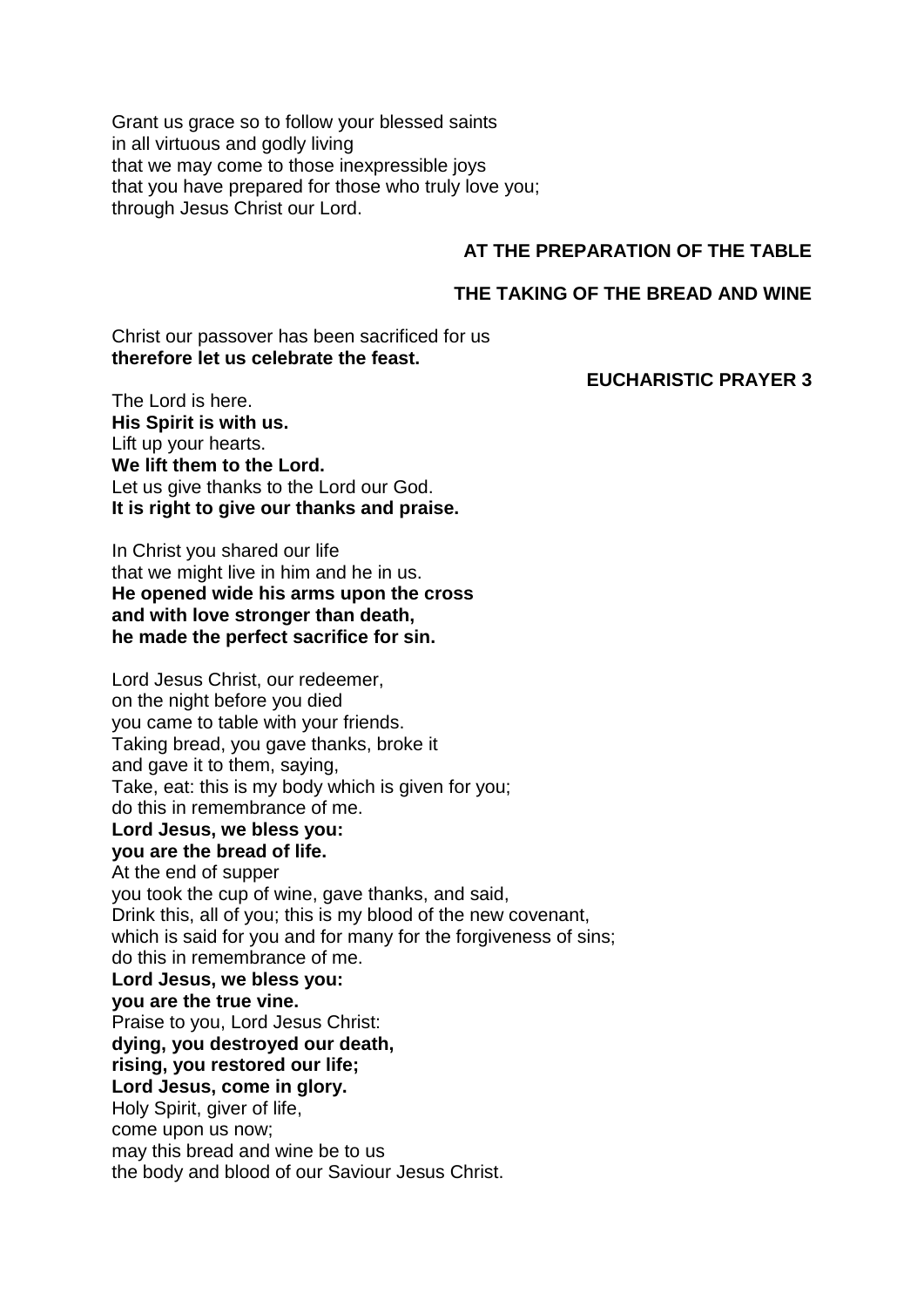**As we eat and drink these holy gifts make us, who know our need of grace, one in Christ, our risen Lord** Father, Son and Holy Spirit, Blessed Trinity: with your whole Church throughout the world we offer you this sacrifice of thanks and praise and lift our voice to join the song of heaven, forever praising you and saying: **Holy, Holy, Holy Lord, God of power and might. Heaven and earth are full of your glory. Hosanna in the highest.**

Thanks be to you, our God, for your gift beyond words. **Amen. Amen. Amen.**

### **THE LORD'S PRAYER**

As our Saviour Christ has taught us, we are bold to say Our Father, **who art in heaven: hallowed be thy name, thy kingdom come, thy will be done, on earth as it is in heaven. Give us this day our daily bread. And forgive us our trespasses as we forgive those who trespass against us. And lead us not into temptation, but deliver us from evil. For thine is the kingdom, the power, and the glory for ever and ever. Amen.**

### **THE BREAKING OF THE BREAD**

The bread which we break is a sharing in the body of Christ. **We being many are one body, for we all share in the one bread.**

**THE COMMUNION**

Draw near with faith. Receive the body of our Lord Jesus Christ which he gave for you, and his blood which he shed for you.. Remember that he died for you, and feed on him in your hearts by faith with thanksgiving.

#### **THE GREAT SILENCE**

**Almighty God, we thank you for feeding us with the spiritual food of the body and blood of your Son Jesus Christ. Through him we offer you our souls and bodies to be a living sacrifice. Send us out in the power of your Spirit to live and work to your praise and glory. Amen.**